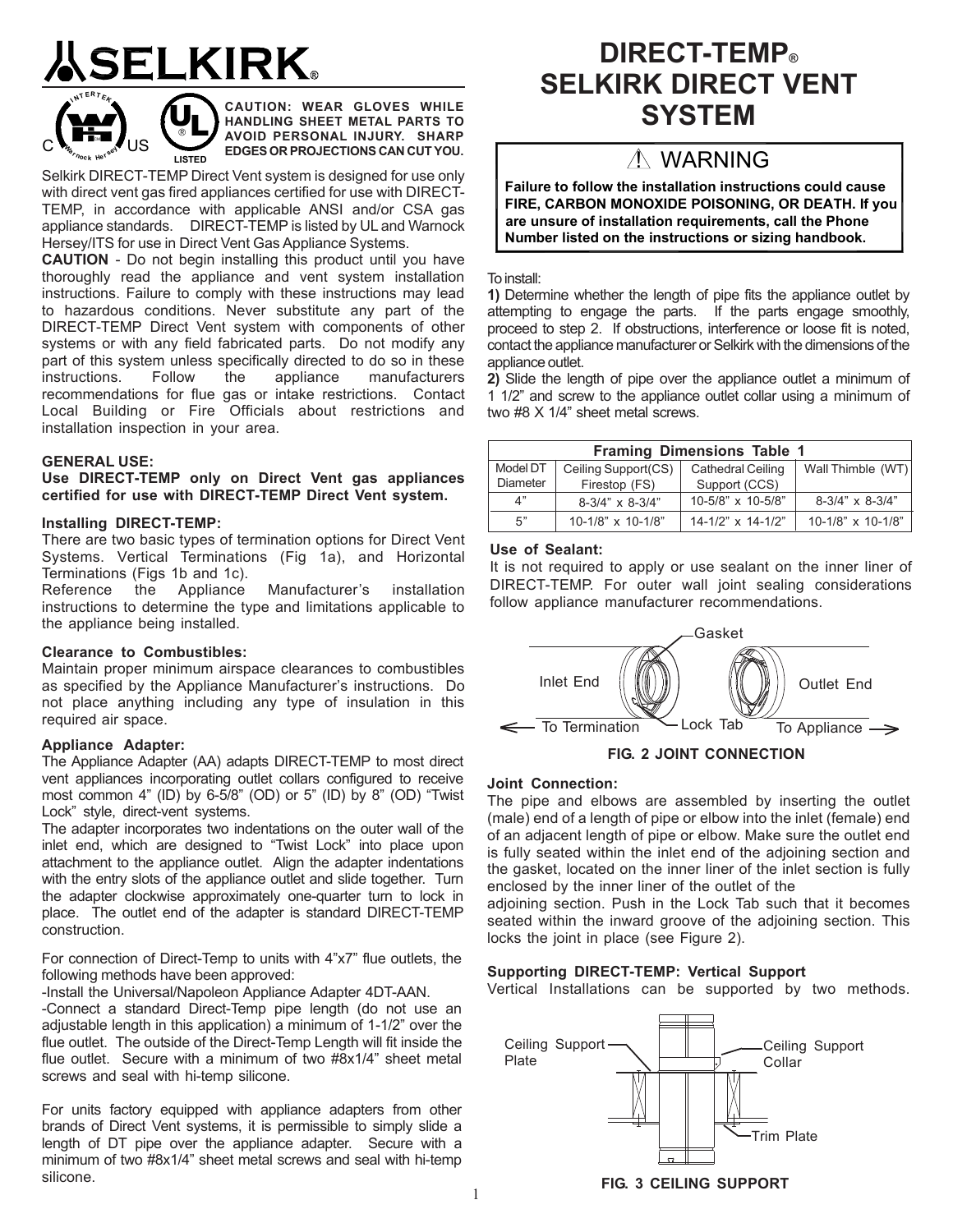

Ceiling Support (CS) (used in flat ceiling installations) comes with a Support Plate and a Support Collar. Install it by screwing the Support Plate to the top of the properly framed ceiling joist opening, using screws provided. A round Trim Plate (TP) is attached to the ceiling, using screws, to provide a finished appearance once installed (see Fig. 3).

The Cathedral Ceiling Support (CCS) may be used in pitched or flat ceiling installations and comes with a Support Collar and adecorative two part square Trim Plate. Install by inserting the support box down through the framed joistopening (end with round hole first) in the ceiling. Using tin snips, cut the corners of the open end of the box such that the sides can be folded down over the top of the joist framing members. Nail the folded sidesto the top of the framing (see Fig 4).

A two-part square Trim Plate is provided to give a finished look once installed. Simply fit the two halves of the Trim Plate around the Cathedral Ceiling Support Box hanging below the ceiling (overlapping if necessary) and screw them to the ceiling. Both the Ceiling Support and Cathedral Ceiling Support can support a maximum of 40 feet of pipe.

#### **Offsets:**

If any offsets are necessary in the vertical system, an Offset Support (OS) should be installed directly above the upper elbow of the offset. Install by attaching the Offset Support Band to the pipe with two #8 x 1/4" sheet metal screws (minimum) and secure the Offset Support Straps to surrounding structure (see Fig. 5).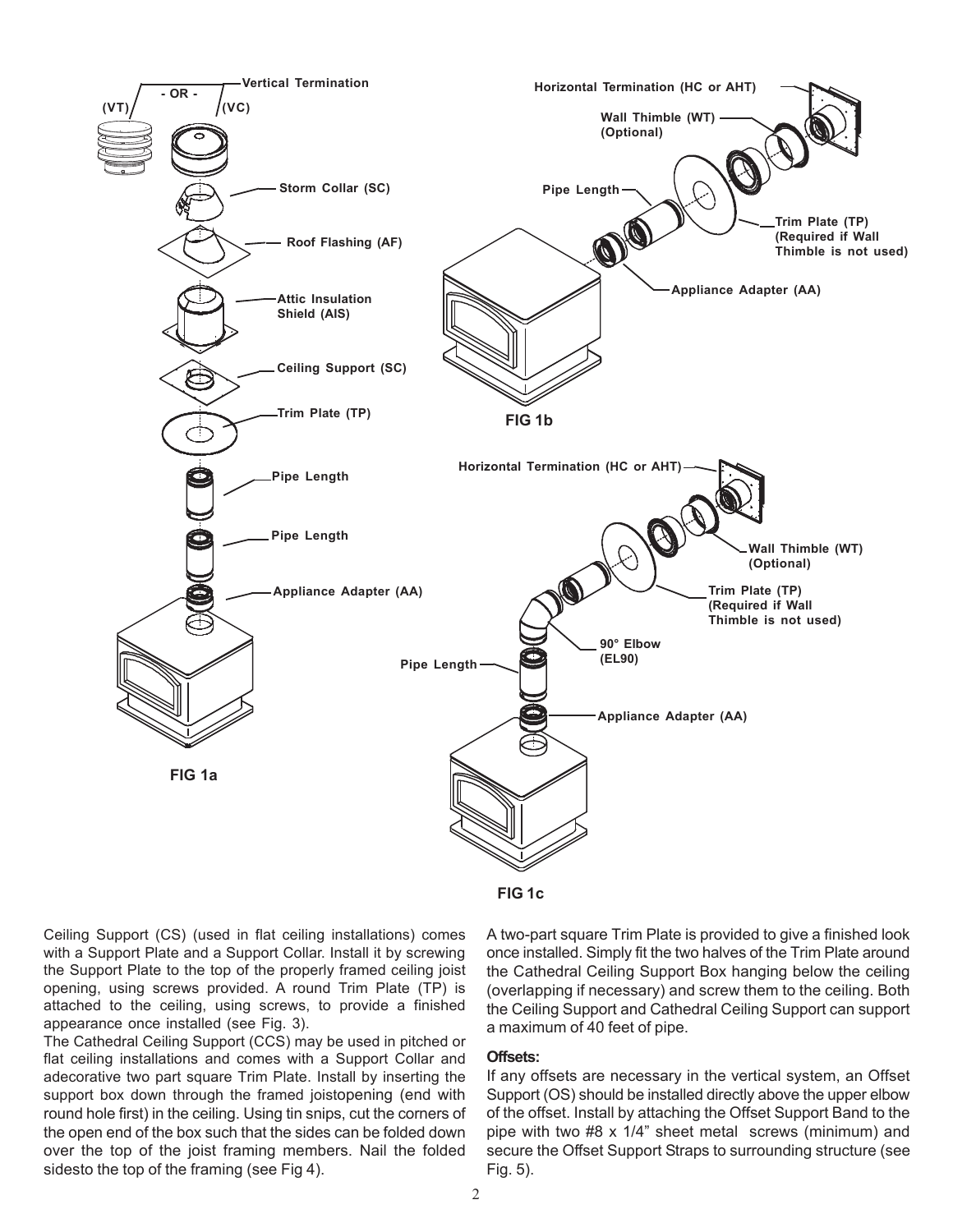#### **Supporting DIRECT-TEMP: Horizontal Support**

Horizontal runs of Direct-Temp should be supported every 4 ft. This can be done with the use of plumbers strapping or the Offset Support.





The Wall Thimble also acts as a firestop. At other locations, a Firestop Spacer (FS) should be installed. In the attic the firestop should be placed on top of the joist framing to prevent debris from falling into the joist framing (see Fig. 6).

#### **Attic Insulation Shield (AIS)**

Where Model DT enters and attic space, the vent should be protected from the known fire hazards of insulation or combustible materials. An enclosure can be built around the vent or an Attic Insulation Shield can be installed to ensure the minimum air space is maintained. For proper installation, the attic opening should be fully framed to the specified framing dimensions found in Table 2. The square base of the AIS is placed on the framed opening around the vent, and the AIS spacer tabs seated within the framed opening. Nail the AIS base to the framing with at least 2 nails per side. The AIS allows for a depth of insulation up to 10 inches.

| Table 2              |                           |  |
|----------------------|---------------------------|--|
| <b>Diameter</b>      | <b>Framing Dimensions</b> |  |
| $4" \times 6 - 5/8"$ | $8.75" \times 8.75"$      |  |
| $5" \times 8"$       | 10.125" x 10.125"         |  |

**Attic Insulation Shield**

#### **Adjustable Length (AJ)**

An Adjustable Length is available to accommodate installations where non-standard lengths are necessary. The Adjustable Length telescopes down over a standard length of pipe and provides an extension range of 3-1/2" to 10-1/2". Install by sliding the inlet end of the Adjustable Length over the outlet end of a standard length of pipe. After positioning the Adjustable Length appropriately, secure it to the standard length with (2) #8 x 1/4" sheet metal screws (provided). Seal the area between both the top and bottom of the Adjustable Length outer wall and the outer wall of the standard length with an approved silicone sealant.

#### **Fire Stopping**

DIRECT-TEMP must be firestopped wherever it passes through floors, ceilings, or walls. The only location where a firestop is not required is at the roof level. Both vertical support components with Trim Plates provide for firestopping.



**Reducer (5DT-R4)**

When permitted by the appliance manufacturer, the Reducer (5DT-R4) can be used to downsize from 5" DT to 4" DT pipe. The Reducer should only be installed in the vertical orientation and is connected to the DT pipe sections using the standard push tab locking method. Refer to the appliance manufacturer's instructions for limitations. (See Figs 7a and 7b)



#### **Universal Rubber Boot Flashing Kit (URBFK)**

The Rubber Boot Flashing Kit is available as an option for passing the Model DT through corrugated or metal roofs. Reference the Rubber Boot Flashing Kit Installation Instructions for further details.

#### **JUSI Insulation**

JUSI Insulation is available to provide a barrier against cold air infiltration and also provides additional protection against radiant heat from the vent. The JUSI is installed in a wall or roof cavity in conjunction with a Wall Thimble, Attic Insulation Shield or Cathedral Ceiling Support. See the Installation Instructions packaged with the JUSI for further details.

**FIG. 6 FIRESTOP SPACER**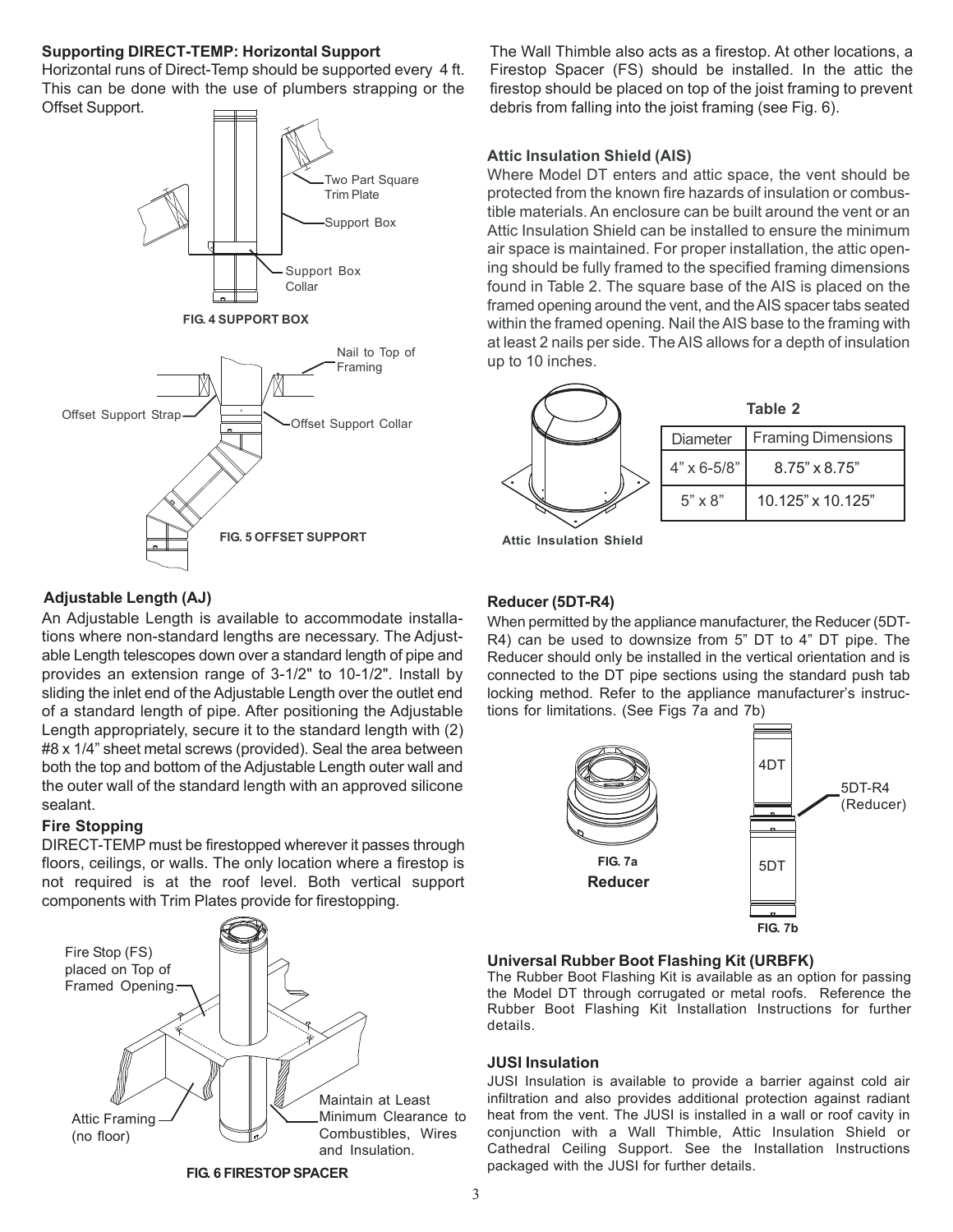

**Figure 8. Side Wall Vent Termination Requirements**

#### **HORIZONTAL INSTALLATION:**

**1)** Determine the appliance location. Refer to the Appliance Manufacturer's installation instructions for clearance to combustible requirements, termination options, number of elbows, maximum length, etc. then position the appliance and plan vent routing accordingly. Consider locating the appliance in a place where there will be no interference with wall studs, electrical wiring, conduit, plumbing pipe, or other obstructions. The termination should be located at least 12'' above grade, remain above the snow line in geographical areas that accumulate snow and be away from traffic areas such as walkways if it is less than 7' high (**See Figure 8 for more detail**).

**2)** Assemble the pipe (and elbow if using) and attach it to the appliance. Plan for a level to 1/4" per foot rise (from inlet to outlet) in the horizontal system if not specified by the Appliance Manufacturer. Horizontal runs should be supported every 4 feet. **3)** Push the appliance near the desired location. Determine the center point of the penetration by locating the centerline of the

outlet of the pipe with respect to the wall.

**4)** Frame an opening to the dimension specified in the Framing Dimension Table 1. Ensure that the centerline of the pipe lines up with the center of the prepared opening unless other wisespecified by the appliance manufacturer.



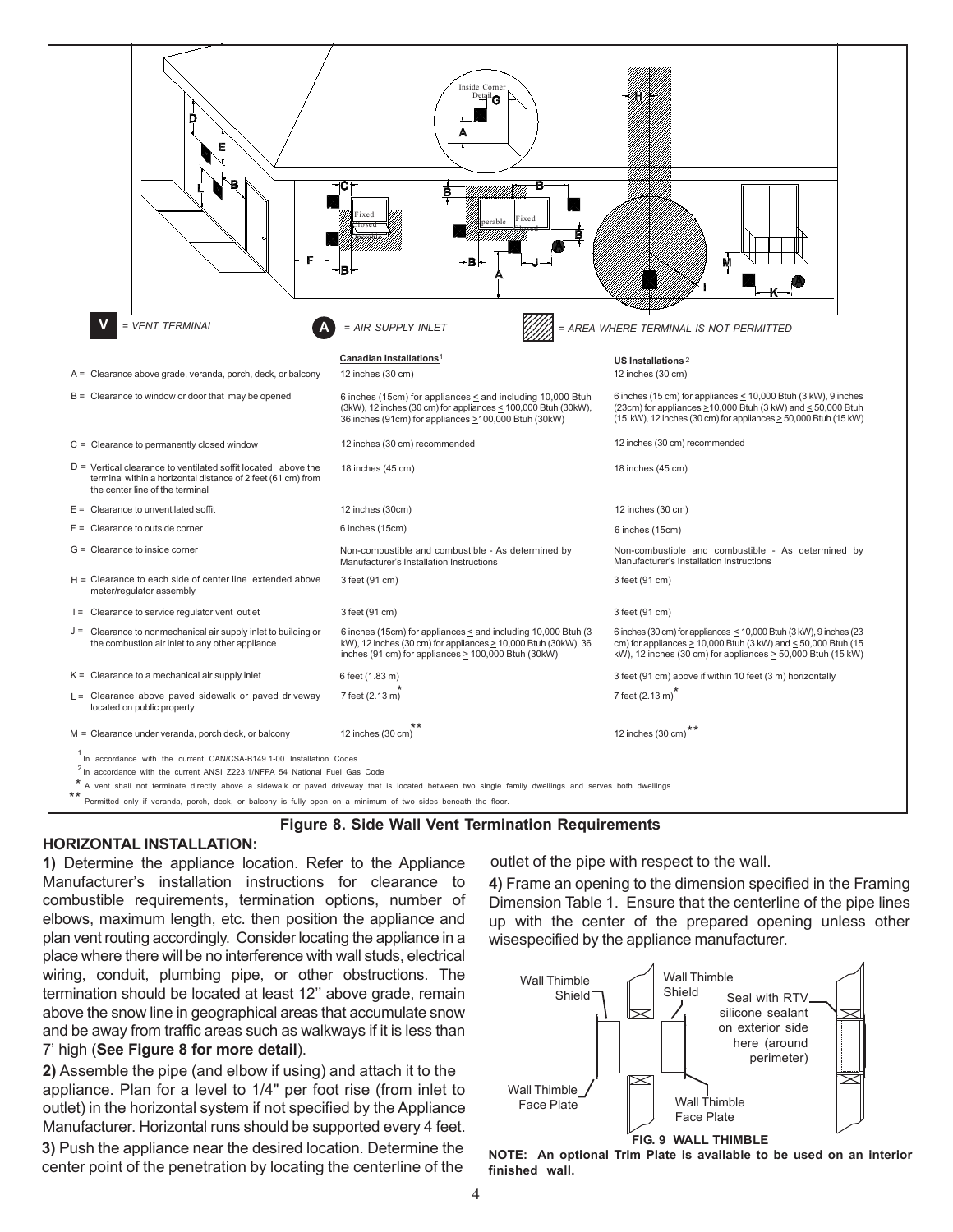**NOTE:** As a general rule the Wall Thimble is optional in the U.S. However, there may be some manufacturers that require it. Contact appliance manufacturer for information if uncertain. **When installed in Canada, a Wall Thimble is required on installations in which the vent passes through a combustible wall.**

**5)** If required, install the outside half of the Wall Thimble (WT) through the opening and screw or nail in place. (See FIG. 9) Seal around the perimeter of the thimble face plate on the exterior wall using an RTV Silicone Sealant to provide protection from possible rain infiltration (see FIG. 9).

#### **NOTE: The Wall Thimble accommodates wall thicknesses of 4 1/2" to 7 1/2". If a larger range is needed due to a thicker wall, it is permissible to field fabricate a metal sleeve extension and attach it to the shields.**

**6)** Install the Horizontal Termination to the exterior wall using 4 all purpose screws through the holes located at each corner of the termination. Make sure the arrow (embossed on the front of the termination) is pointing up (see Fig. 10 ). If the house has vinyl siding, a Vinyl Siding Standoff (VS) must be installed prior to installing the Horizontal Termination. Refer to the Appliance Manufacturer to determine if one is recommended. Attach the Vinyl Siding Standoff to the exterior side of the wall (making sure it is level and centered with respect to the opening) with screws (provided) at each corner of the Standoff. Attach the Horizontal Termination to the standoff (see FIG. 11a/b/c). Other Standoff Siding Shields are available, before the siding is installed use the VSS Standoff, when the siding is already installed use the VSSB Standoff. See separate instructions packaged with the VSS and VSSB.

If the wall is brick or concrete, and contains no combustible material, a 7" round penetration hole is adequate. The Wall Thimble is not required. The perforated straps of the Horizontal Termination (if present) provide a method of attachment. These can either be threaded through the opening of the Wall Thimble (if used) and screwed to the pipe or removed with a pair of tin snips if not used. Use proper masonry fasteners to attach the Horizontal Termination to the wall.

NOTE: The Standoff Siding Shield is not required for a Snorkel Termination (See FIG. 12) application.



**7)** If a Wall Thimble is used, push the pipe (which is connected to the appliance) carefully until the DIRECT-TEMP pipe becomes fully engaged with the Horizontal Termination, a minimum of 1-5/8". The optional Trim Plate (TP) can be used over the interior of the Wall Thimble by sliding it over the Horizontal Termination pipe. Secure the DIRECT-TEMP Pipe to the Horizontal Termination pipe with a 1/2" self-tapping screw. Secure the Trim Plate to the wall. Note: It is permissible to trim off the Trim Plate (TP) if found to be snug sliding over the Horizontal Termination pipe.

enclose the Snorkel within a wall or other type of enclosure and **do not back fill**. Ensure that grade level slopes away from the building. See FIG. 12 for details. **NOTE:** If a vertical rise is necessary on the exterior side of the building, a 14" and 36" Snorkel Termination (ST) is available. Follow the installation procedures for Horizontal Terminations. If the Snorkel Termination is to be located below grade, a window well is recommended with adequate and proper drainage as per local codes. Leave 2" clearance below snorkel to prevent water from entering the Snorkel Termination. Do not



#### **VERTICAL INSTALLATION:** (See FIG. 13)

**2)** After positioning the appliance, determine where the vent pipe will pass through the ceiling. This can be done by using a plum bob or a small weight attached to a string. Hold the plum bob from the ceiling moving it until it lines up with the centerline of the outlet of the appliance. Mark the position on the ceiling. **NOTE:** Frame openings to the dimensions specified in the Framing Table for the Cathedral Ceiling Support Box (CCS), the Ceiling Support (CS) and wherever the Firestop Spacer (FS) is being used. **1)** Determine the location of the appliance. Choose a location which provides adequate clearance from obstacles such as electrical wiring, conduit, framing members, plumbing pipe, etc.

**3)** Cut and frame the appropriate sized square hole through the ceiling. Repeat the process for other ceiling penetrations as necessary.

**4)** Determine and mark the roof penetration in the same manner.

**5)** Cut a hole in the roof at this point large enough to satisfy all clearance-to-combustible requirements as specified by the appliance manufacturer's installation instructions.

**6)** Install the Ceiling Support or Cathedral Ceiling Support Box Assembly, as appropriate.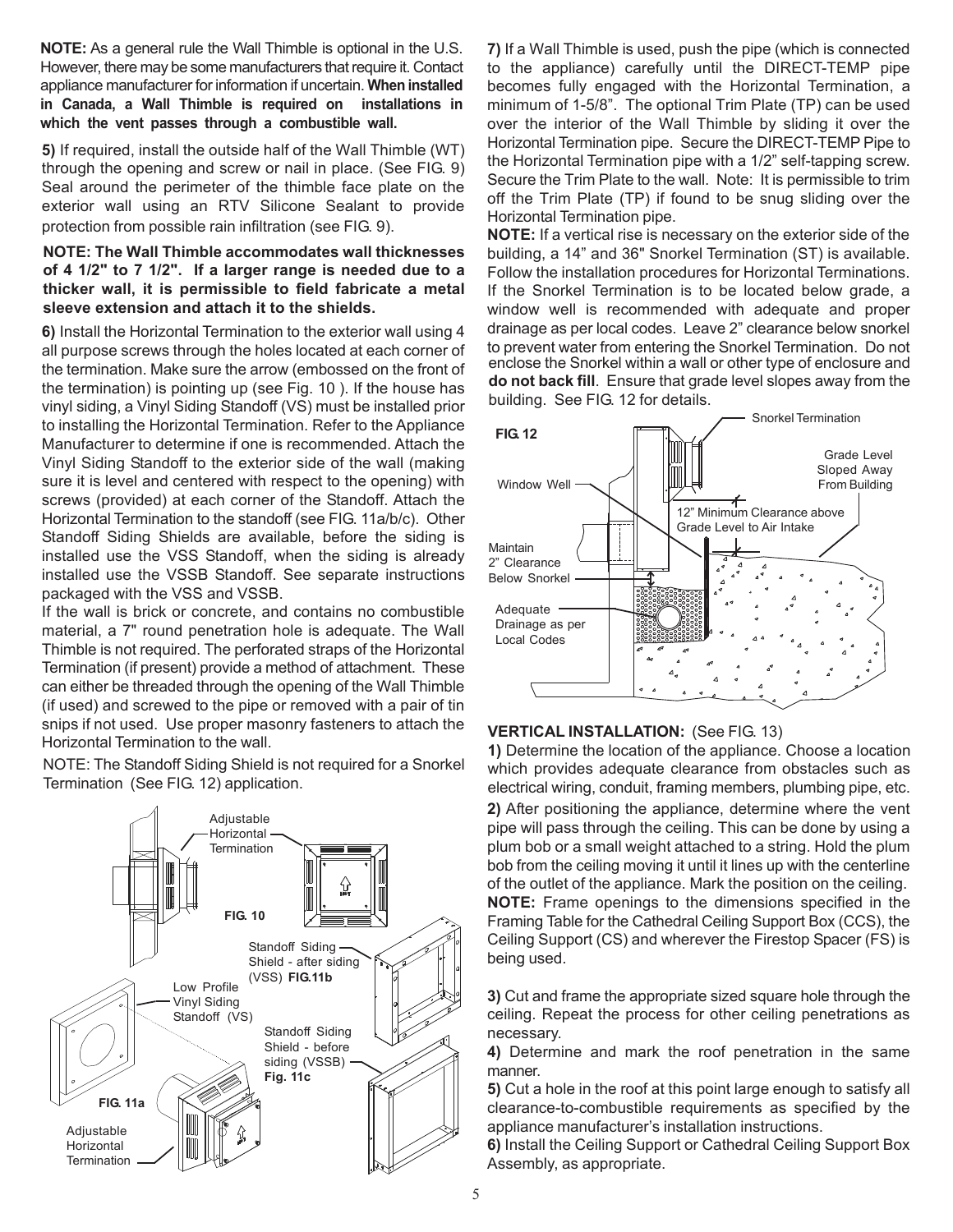**7)** Determine the distance from the appliance outlet to a point just above (approximately 1 to 2 feet) either the Cathedral Ceiling Support Box or the Ceiling Support Plate and assemble lengths of pipe to satisfy this distance. Do not attach assembly to appliance.

**8)** Loosely position the Support Collar around the assembled lengths (flared end down).

**9)** From above, lower the assembled pipe sections down through the Cathedral Ceiling Support Box or Ceiling Support Plate and attach it to the appliance adapter. The Support Collar should then be adjusted so that when the assembled lengths of pipe are attached to the appliance, it rests on the bottom of the Cathedral Ceiling Support Box or on top of the Ceiling Support Plate.

**10)** Tighten the tabs of the collar. Secure the Support Collar by inserting three #8 x 1/4'' sheet metal screw through the Support Collar and the outer wall of the pipe.

**NOTE:** If the Cathedral Ceiling Support Box Assembly is being used, it may be necessary to temporarily connect the assembled pipe to the appliance. Determine and mark the location of where the Support Collar will be attached to the pipe. Disconnect and remove assembled pipe. Attach the Support Collar per step 10 (where marked) and reinstall assembly. This is due to limited space within the Cathedral Ceiling Support Box. Install any required Offset Supports.

**11)** Add lengths of pipe and firestop as necessary until assembly extends to a point above the roof which complies with local code requirements for minimum termination height and with the appliance manufacturer's installation instructions. See FIG. 14.

**NOTE:** Whenever DIRECT-TEMP penetrates through a ceiling, a floor or a wall, it must be firestopped.

**12)** Using a level, make sure the system is perfectly vertical.

**13)** Slide the Flashing, suitable for the roof pitch, down over the pipe protruding through the roof. Recheck orientation and use a silicone sealant around and under the perimeter of the flashing where it is in contact with the roof. Secure the flashing with roofing nails. Finish roofing around the pipe, covering the sides and upper areas of the Flashing base with roofing material. However, be sure the lower unnailed portion of the base covers the roofing material.

**14)** Position the Storm Collar around the pipe and slide down until it is in contact with the Flashing. Secure the Storm Collar by inserting the two tabs into the raised slots and fold tabs back. Seal the area between the Storm Collar and the vent pipe with a silicone sealant to prevent rain infiltration.

**15)** Install the Vertical Termination (VC) by inserting it down into the top most section of pipe until it is fully seated. Depress lock tab to secure the cap to the pipe. NOTE: In high wind areas, it is recommended to screw Termination to the pipe with two #8x1/4" sheet metal screws. The screws should be approximately 3/4" from the bottom of the Vertical Termination's galvanized collar.



#### MINIMUM HEIGHT ABOVE ROOF REQUIREMENTS

| Roof Pitch             | Minimum Height   |                   |
|------------------------|------------------|-------------------|
| <b>Flat to 7/12</b>    | $1' - 0''$       |                   |
| Over to 7/12 to 8/12   | $1' - 6"$        |                   |
| Over to 8/12 to 9/12   | $2^{\prime}$ -0" |                   |
| Over to 9/12 to 10/12  | $2' - 6"$        |                   |
| Over to 10/12 to 11/12 | $3' - 3"$        | Minimum<br>Height |
| Over to 11/12 to 12/12 | $4' - 0''$       | Above             |
| Over to 12/12 to 14/12 | $5' - 0''$       | Roof              |
| Over to 14/12 to 16/12 | $6' - 0''$       |                   |
| Over to 16/12 to 18/12 | $7' - 0''$       |                   |
| Over to 18/12 to 20/12 | $7' - 6"$        |                   |
| Over to 20/12 to 21/12 | $8' - 0''$       |                   |
|                        |                  |                   |

**FIG. 14**



0015204--1021 **Selkirk Canada** 950 South Service Road, Secon Floor Stoney Creek, ON L8E 0B6 Toll Free: 1.888.SELKIRK (735.5475) info@selkirkcanada.com

**Selkirk Corporation** 5030 Corporate Exchange Blvd. SE Grand Rapids, MI 49512 Toll Free: 1.800.VENT (8368) info@selkirkcorp.com

**www.selkirkcorp.com**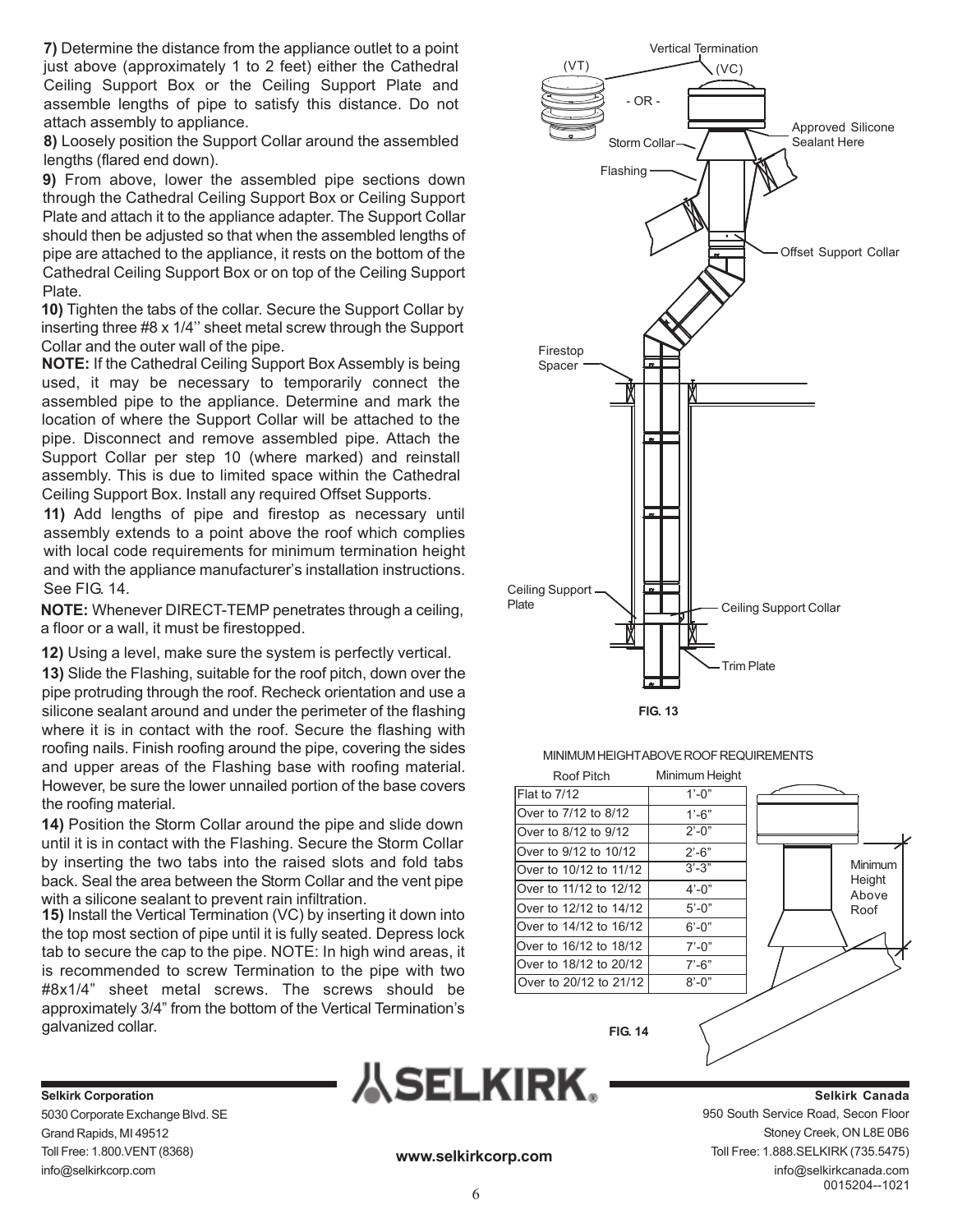# **ELKIRK**



**MISE EN GARDE: PORTEZ DES GANTS DE SÉCURITÉ LORSQUE VOUS MANIPULEZ DES PIÊCES DE MÉTAL À REBORD COUPANTS CAR CES** PIÈCES PEUVENT VOUS COUPER.

Le système d'évacuation direct modèle DIRECT-TEMP de Selkirk est conçu seulement pour embranchement aux appareils au gaz certifiés avec DIRECT-TEMP, en accord avec les normes applicables d'ANSI et/ou CSA Code d'installation pour équipement de chauffage au gaz. DIRECT-TEMP a aussi été homologué par UL et Warnock Hersey/ITS pour être utilisé avec des appareils au gaz à évacuation direct.

**MISE EN GARDE** - Lisez attentivement les directives d'installations du système d'évacuation direct et de l'appareil avant de commencer l'installation de ce système. À défaut de suivre les directives d'installation pourrait en résulter à des conditions hazardueuses. Ne jamais substituer aucune pièces du modèle DIRECT-TEMP avec des pièces d'un autre système ou avec des pièces fabriquées au chantier. Ne pas modifier aucune pièces de ce système à moins qu'ils soient directement spécifié dans ces directives. Suivez les recommendations du manufacturier de l'appareil pour les restrictions de combustion ou de prise d'air.

#### **RÈGLES GÉNÉRALES:**

**Usage: Utilisez le modèle DIRECT-TEMP seulement avec les appareils à évacuation direct certifié avec le système d'évacuation modèle DIRECT-TEMP. Vérifiez la plaque signalétique et le manuel d'installation de l'unité.**

#### **Installation du modèle DIRECT-TEMP:**

Il y a deux options de capuchon pour le modèle DIRECT-TEMP. Le capuchon vertical (schéma 1a), et le capuchon horizontal (schémas 1b et 1c).

Faites référence aux directives d'installations du manufacturier de l'appareil pour déterminer les options et les limitations applicables à l'appareil en question.

#### **Dégagements aux combustibles:**

Maintenir le dégagement minimal d'espace d'air aux combustibles spécifiés dans les directives d'installation du manufacturier de l'appareil. Ne pas placer rien y compris d'isolant dans les espaces de dégagement exigés.

#### **Adaptateur d'appareil:**

L'adaptateur d'appareil (AA) permet de joindre le modèle DIRECT-TEMP à la plupart des appareils à évacuation direct de style twist lock de 4po x 5-5/8po ou de 5po x 8po. Une dimension est incorporée au bout femelle de l'adaptateur qui permet de se glisser en-dedans de la gaine intérieure et en dehors de la gaine exterieure sur la sortie de l'appareil lui donnant un bon joint.

Pour le raccordement du Direct-Temp aux appareils avec raccord de 4po/7po, les méthodes suivantes ont été approuvées:

-Installer l'adaptateur universel/Napoleon 4DT-AAN.

-Relier une longueur standard de tuyau Direct-Temp (n'employer pas une longueur réglable pour cette application) un minimum de 1-1/2po devrait être au-dessus du raccord de l'appareil. L'extérieur de la longueur Direct-Temp s'adaptera à l'intérieur du raccord de l'appareil. Sécurissez en place avec un minimum de 2 vis en métal #8x1/4po et scellé avec un silicone de haute température.

Pour appareils équippés avec raccords fabriqué pour une autre marque de système d'évacuation directe, il est permis de glisser simplement une longueur de tuyau DT au-dessus du raccord de l'appareil. Sécurissez en place avec un minimum de 2 vis en métal #8x1/4po et scellé avec un silicone de haute température.

## **DIRECT-TEMP® SYSTÈME D'ÉVACUATION DIRECT DE SELKIRK**

**Le fait de ne pas suivre les directives d'installation pourrait être la cause d'UN INCENDIE, D'UN EMPOISONNEMENT AU MONOXIDE DE CARBONE, OU D'UN DÉCÈS. Si vous avez quelques incertitudes concernant les exigences d'installations, veuillez téléphoner au numéro qui apparaît sur ces directives d'installations ou dans le guide de classement.**

#### Pour installez:

**1)** Déterminez si l'adaptateur d'appareil s'ajuste sur la sortie de l'appareil en essayant d'engager les pièces. Si les pièces s'engage facilement, procéder à la deuxième étape. Si non, contacter le manufacturier de l'appareil ou Selkirk avec les dimensions de la sortie de l'appareil.

**2)** Glissez l'adaptateur d'appareil au-dessus de la sortie de l'appareil et sécurisez en place en traversant le dehors de la sortie de l'appareil avec (2) vis de métal #8 X 1/4".

| Tableau 1 - dimensions d'encadrement |                         |                          |                         |  |
|--------------------------------------|-------------------------|--------------------------|-------------------------|--|
| Diamètre                             | Support plafond (CS)    | Support                  | Baque murale            |  |
| Modéle DT                            | Coupe-feu (FS)          | Cathédrale (CCS)         | (WT)                    |  |
| 4"                                   | $8-3/4" \times 8-3/4"$  | 10-5/8" x 10-5/8"        | $8-3/4" \times 8-3/4"$  |  |
| 5"                                   | $10-1/8$ " x $10-1/8$ " | $14-1/2" \times 14-1/2"$ | $10-1/8$ " x $10-1/8$ " |  |

#### **Utilisation de scellant**

Il n'est pas requis d'utiliser ou d'appliquer un scellant de typesilicone sur le conduit interne du modèle DIRECT-TEMP. Pour sceller le conduit externe suivez les recommendations du manufacturier de l'appareil.



#### **Raccordement des joints:**

Les longueurs et les coudes s'embranchent ensemble en inserrant la sortie male d'une longueur ou d'un coude en dedans de la sortie femelle d'une autre longueur ou d'un coude. Assurez vous que la sortie male est inserée complètement dans la sortie femelle de l'autre section et que le joint étanchiété, situer sur la gaine intérieure de la sortie male est complètement enveloppée par la sortie femelle de la gaine intérieure. Poussez les "lock tab" pour qu'il deviennent bloquée dans la rainure interne de la section adjacente. Ceci barre le joint en place (voir schéma 2).

#### **Supportement du DIRECT-TEMP: Support vertical**

Les installations verticales peuvent être supportées par deux méthodes.



**Schéma 3 Support de plafond**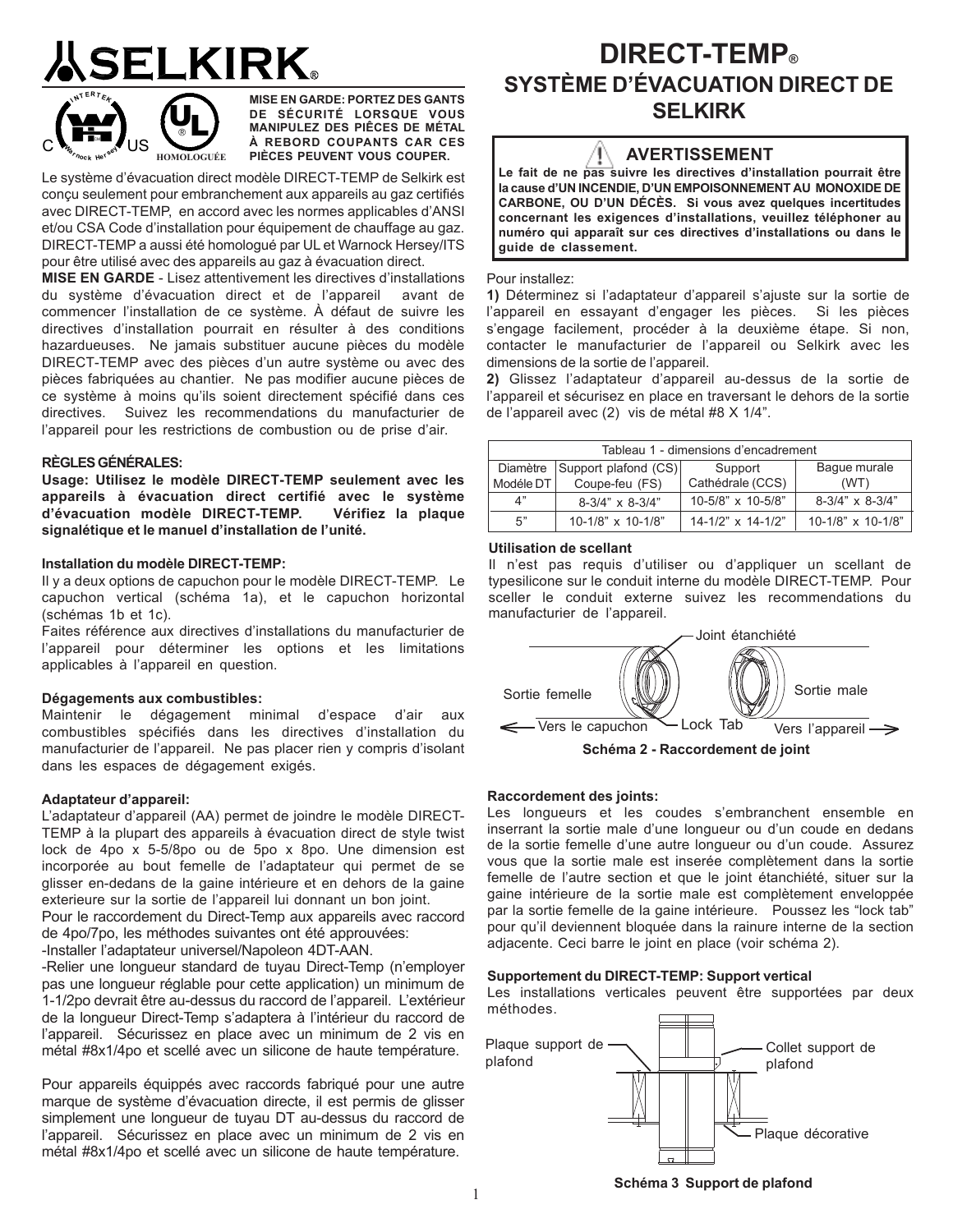

#### **Schéma 1c**

Le support de plafond (CS) (pour installation avec plafond plat) comprend d'une plaque de support et un collet de support. Installez en vissant la plaque de support au dessus de l'ouverture encadrée de la solive, en utilisant les vis (fournies). Une plaque décorative ronde (TP) est installée au plafond, en utilisant des vis, ceci produit une apparence de finition une fois complétée (voir schéma 3).

Le support de plafond cathédrale (CCS) peut être utilisé avec un plafond incliné ou un plafond plat et fourni avec un collet de support et une plaque carrée décorative en deux pièces. Insérez le support et une plaque carrée décorative en deux pièces. Insérez le support cathédrale dans le trou déjà encadré sur 4 côtés; la base du support doit traverser le plafond. Coupez les 4 coins du support cathédrale, plier les 4 côtés sur le dessus de la solive. Fixez en place avec des clous (voir schéma 4).

Une fois que le support cathédrale est installé, positionnez la plaque décorative (deux pièces) pour donner un fini professionnel, simplement en les glissant un vers l'autre (chevaucher si nécessaire) autour de la boîte de support cathédrale qui dépasse le plafond et sécurisez en place avec des vis. Les deux supports (de plafond et cathédrale) peuvent supporter un maximum de 40 pi. de conduits.

#### **Décalage:**

Si un décalage est nécessaire dans une installation verticale, un support de décalage (OS) doit être installé directement audessus du coude supérieur. Installez en attachant la bande de support de décalage autour du conduit avec deux vis de métal #8 x 1/4 po (minimum) et sécurisez les languettes de support de décalage à la structure voisine (voir schéma 5).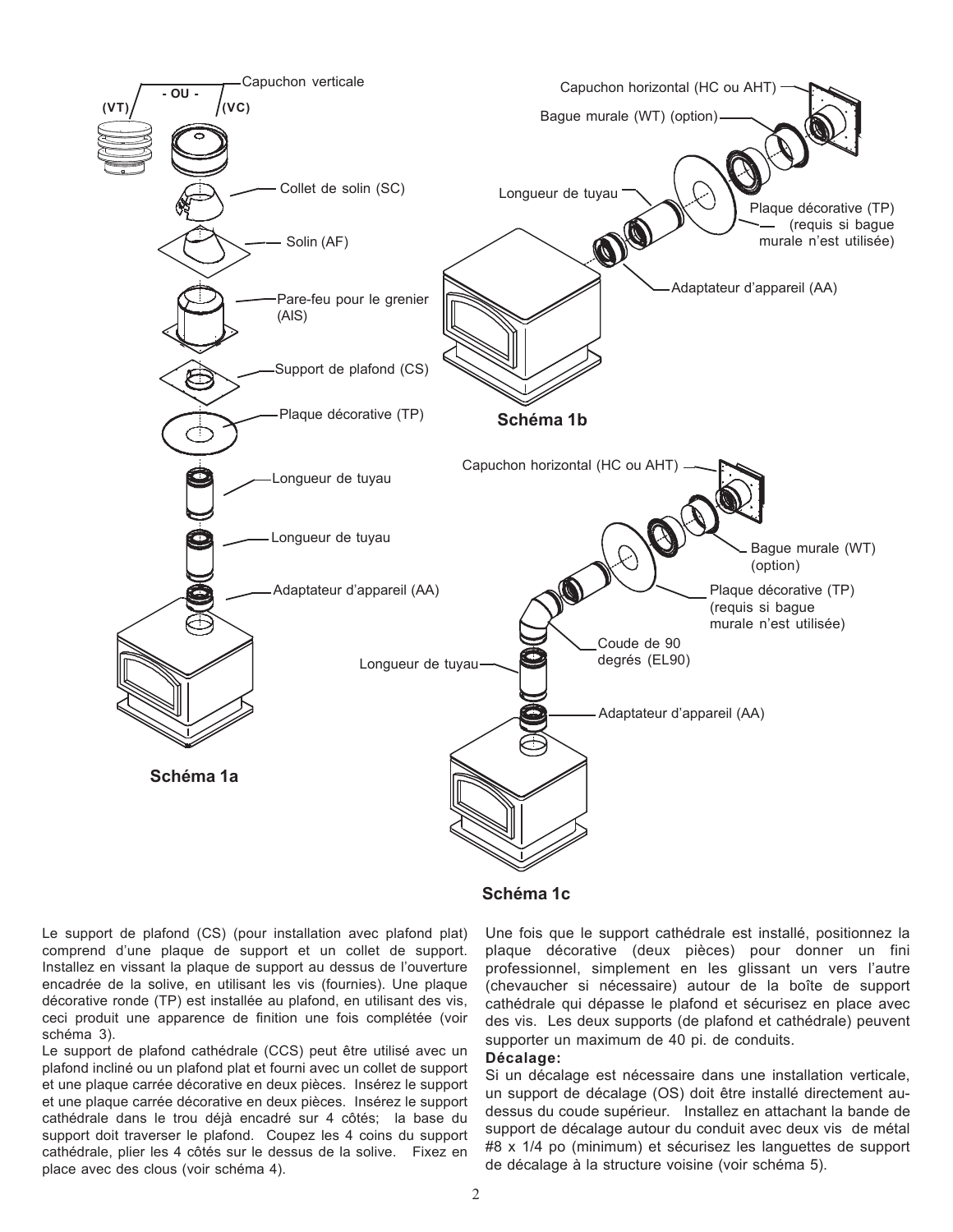#### **Supportement du DIRECT-TEMP: Support horizontal**

Les longueurs horizontales de DIRECT-TEMP doivent être supportées à tous les 4 pieds. Ceci est accomplies avec des liens métalliques ou avec un support de décalage.



**Schéma 4 - Support cathédral**



#### **Longueur ajustable (AJ)**

Une longueur ajustable est disponible pour accomoder les installations ou une longueur non conforme à la norme soit nécessaire. La longueur ajustable se téléscope vers le bas pardessus une longueur fixe et permet une extension de

3-1/2 po. à 10-1/2 po. L'installation est fait simplement en glissant le bout femelle de la longueur ajustable par-dessus le bout male d'une longueur fixe. Une fois la longueur ajustableest positionnée convenablement, sécurisez là en place à la longueur fixe avec (2) vis de métal #8 x 1/4 po (fournies). Scellez la région entre le haut et le bas sur la gaine extérieure de la longueur ajustable et la gaine extérieure de la longueur fixe avec un calfatage de silicone approprié.

#### **Coupe-feu**

Le système DIRECT-TEMP doit être recouvert d'un coupe-deu lorsqu'il traverse un plancher(s), plafond(s) ou mur(s). Le seul endroit ou un coupe-feu n'est pas nécessaire est au niveau du toit. Les deux supports pour installations verticales sont munis avec une plaque décorative et sert comme coupe-feu, ainsi que la bague murale.



À tout autre endroit un coupe-feu (FS) doit être installé. Au grenier le coupe-feu doit être installé au-dessus du chevron de grenier pour empêcher les débris de tomber dans l'ouverture de l'encadrage (voir schéma 6).

#### **Protecteur d'isolant pour grenier (AIS)**

Là où le modèle DT traverse un grenier, l'évent devrait être protégé contre les risques d'incendie connus de l'isolant ou des matériaux combustibles. Une cloison peut-être établie autour de l'évent ou un protecteur d'isolant pour grenier peut-être installé pour s'assurer que l'espace d'air libre est maintenu. Pour une installation adéquate,encadrer une ouverture carrée (quatre côtés) aux dimensions trouvées au tableau 2. La base carrée de l'AIS est placée sur l'ouverture encadrée autour de l'évent, et les languettes d'entretoise de l'AIS insérées dans l'ouverture encadrée. Clouez la base de l'AIS à l'encadrement avec au moins 2 clous par côté. L'AIS protégera 10 po (250mm) d'épaisseur d'isolant.



**Pare-feu pour grenier**

#### **Réducteur (5DT-R4)**

Une fois permis par le manufacturier de l'appareil, le réducteur (5DT-R4) peut être employé pour réduire un évent de 5 po à 4 po. Le réducteur devrait seulement être installé dans l'orientation verticale et est relié aux sections d'évents en utilisant le système de verrouillage du "Push-Tab". Référez-vous aux directives du manufacturier de l'appareil pour des limitations (voir les schémas 7a et 7b).



#### **Solin universel en caoutchouc (URBFK)**

Un ensemble de solin en caoutchouc est offert comme option pour passer le modèle DT à travers d'un toit ondulé ou de métal. Voir les directives emballer séparément avec l'ensemble pour plus de détails.

#### **Isolant universel JUSI Insulation**

Un isolant universel pour les coupe-feu (JUSI) est offert pour arrêter l'infiltration d'air froid dans le logement. Le JUSI assure aussi une protection additionnelle contre les températures radiantes de l'évent. Le JUSI est installé dans une cavité de mur ou de toit en conjonction avec une bague murale, un protecteur d'isolant pour grenier ou un support de plafond cathédrale. Référez-vous aux directives d'installation emballée avec le JUSI pour plus de détails.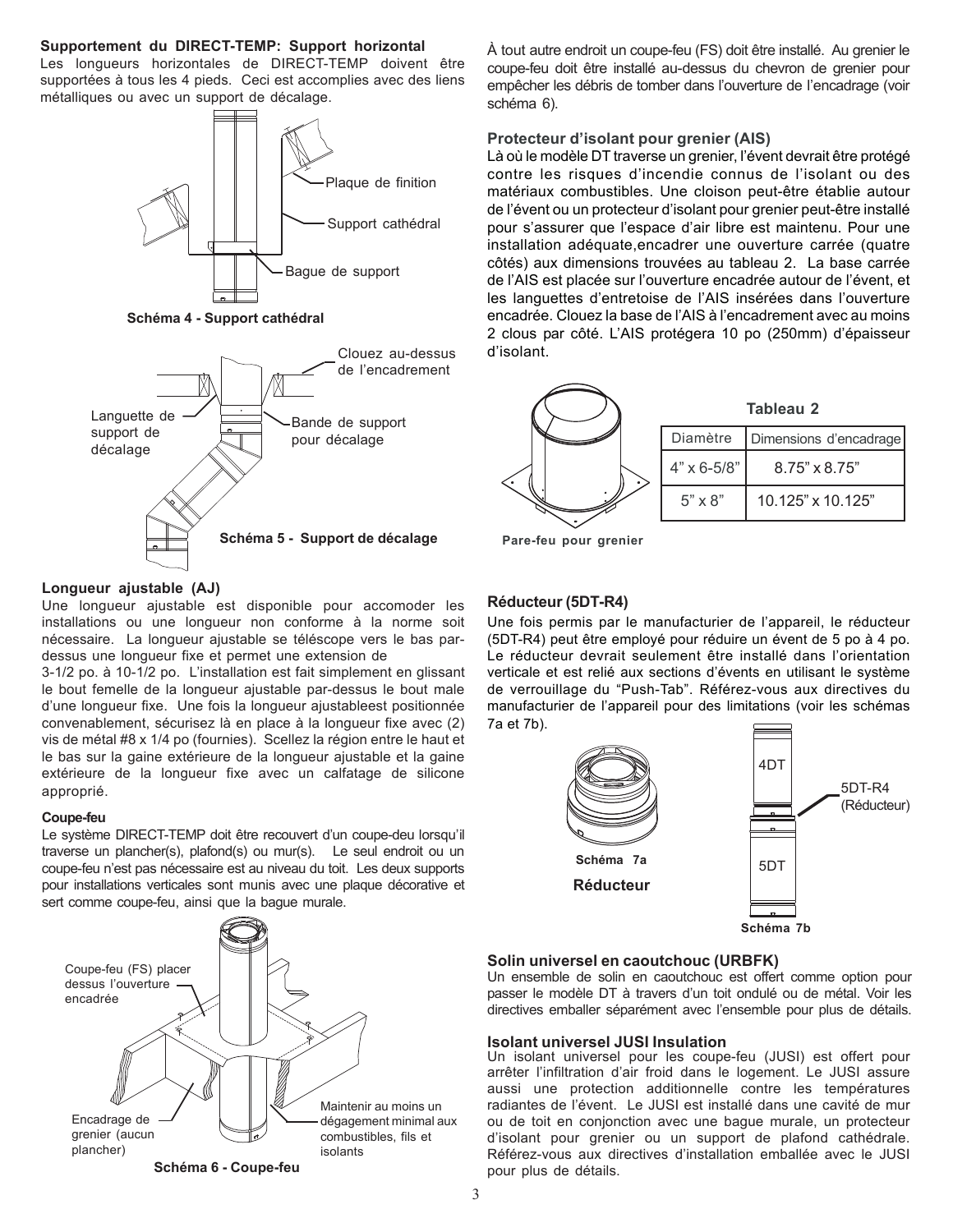

#### **Schéma 8. Pré-requis pour sortie de ventilation horizontal**

#### **INSTALLATION HORIZONTALE:**

**1)** Déterminez l'endroit où vous désirez installer l'appareil au gaz. Faite référence aux directives d'installation du manufacturier de l'appareil pour les dégagements aux combustibles, options de terminaisons, nombres de déviations, longueurs maximales etc. Positionnez l'appareil au gaz à l'endroit désiré et vérifiez le passage du conduit DIRECT-TEMP. Considérez un passage qui ne sera pas obstrué par les solives de mur, filage électrique, conduit de plomberie, ou autre interférence. Le capuchon doit être localisé au moins à 12 po. au-dessus du niveau du sol, ne doit pas être bloqué par la neige dans les secteurs géographique qui accumulent la neige et à une distance des endroits de circulation comme un trottoir si il est a moins que de 7 pi. de hauteur (voir schéma 8 pour plus de détail).

**2)** Assemblez le conduit (et coude) et fixez en place à la sortie de l'appareil au gaz. Planifiez que le conduit horizontal soit bien aligné et de niveau avec une pente maximum de 1/4 po. d'élévation par pied (du bout male au bout femelle) si non spécifier par les directives d'installation du manufacturier de l'appareil. Supportez les conduits horizontaux à tous les 4 pieds.

**3)** Déplacez l'appareil près de sa position finale. Déterminez que le

centre du conduit horizontal est bien aligné avec le centre de l'ouverture du mur.

**4)** Encadrez une ouverture aux dimensions spécifiées au tableau 1. Assurez-vous que la ligne centrale du tuyau aligne avec le centre de l'ouverture sauf indication contraire par le fabricant de l'appareil.





**N.B.: Une plaque de finition est en option pour utiliser sur un mur intérieur fini.**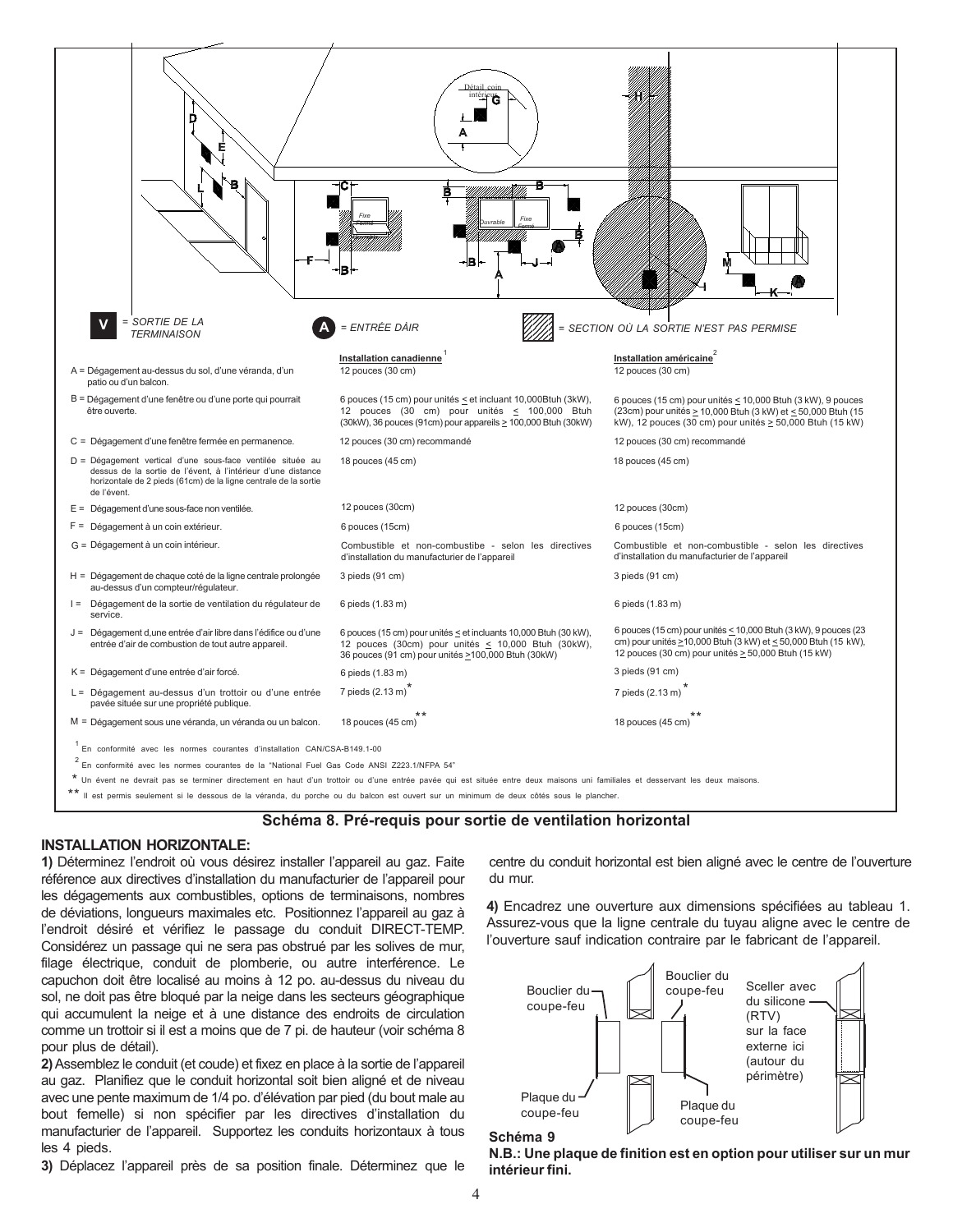**N.B.** Comme règlement général, un coupe-feu n'est pas nécessaire au État-Unis, c'est une option. Cependant il pourrait que le manufacturier de l'appareil requiert l'installation d'un coupe-feu. Contactez le manufacturier pour des informations si vous avez des incertitudes. **Un coupe-feu est requis quand le conduit traverse un mur combustible pour toute installation fait au Canada.**

**5)** Si un coupe-feu (WT) est utlisé, de l'extérieur, centrez le coupe-feu à travers l'ouverture et vissez le en place à l'aide de vis ou de clous. Scellez la plaque du coupe-feu au mur à l'aide de silicone (RTV) afin de prévenir l'infiltration d'eau (voir schéma 9).

#### **N.B. Le coupe-feu s'ajuste pour les murs avec une épaisseur de 4-1/2 po. à 7-1/2 po. Si une gamme plus étendue est due nécessaire à un mur plus épais, il est permis de fabriquer au champ une prolongation de douille en métal et de l'attacher aux boucliers.**

**6)** Installez le capuchon horizontal au mur en le vissant à l'aide de 4 vis à travers les trous situés aux 4 coins du capuchon. La flèche (graver en relief) sur le dessus du capuchon doit pointer vers le haut (voir schéma 10). Si le mur est recouvert de vinyle, un protecteur de vinyle (VS) doit être installé avant l'installation du capuchon horizontale. Veuillez référer au manuel de l'appareil si un est recommandé. Attachez le protecteur de vinyle au mur extérieur (asurez vous qu'il est de niveau et centré dans l'ouverture) avec les vis fournies à cette effet à chaque coin du protecteur de vinyle (voir schéma 11a/b/c).

D'autres protections de revêtement sont disponibles, avant l'installation du revêtement, utilisez le VSS, lorsque le revêtement est déjà installé, utilisez le VSSB. Voir les instructions séparées fournies avec le VSS et VSSB.

Si le mur est de brique ou béton, et contient aucun matériel combustible, un trou de 7 po est adéquat. Le coupe-feu n'est pas requis.

Les languettes percées du capuchon horizontal (si elle sont présentes) vous donne une manière d'attachement. Les languettes peuvent être vissées au tuyau (si elle sont utilisées) ou peuvent être enlevées en les coupants avec un ciseau à fer blanc. Utilisez des attaches de maçonnerie appropriées pour attacher le capuchon horizontal au mur.

N. B.: Un écart pour protecteur de vinyle n'est pas requis lorsque un capuchon périscope est installé (voir schéma 12).



**7)** Si un coupe-feu est utilisé, poussez prudament le tuyau (déjà attaché à l'appareil) jusqu'à ce que le tuyau DIRECT-TEMP devienne complètement engagé avec le capuchon horizontal, d'un minimum de 1-5/8po. La plaque décorative (TP) peut être utilisée sur l'intérieur du coupe-feu et du capuchon. Fixez le tuyau au tuyau du capuchon horizontal avec une vis autotaraudeuse de 1/2po. Sécurisez la plaque décorative au mur. N.B.: Il est possible de taillez la plaque décorative si elle est trop serrée pour glisser sur le tuyau du capuchon horizontal.

**N.B.** Si une élévation verticale est nécessaire au côté extérieur du bâtiment, un capuchon périscope de 14 po. et de 36 po. (ST) sont disponibles. Suivre les directives d'installations pour capuchon horizontal. Si le capuchon périscope est sous terre, un puit de fenêtre devrait être installé en plus d'un drainage adéquat selon les codes locaux. N'encastrez pas le capuchonpériscope dans un mur ou autre type d'enclos et **de ne pas remplir la cavité.** Il est très important de maintenir un dégagement de 2 po au-dessous du périscope pour prévenir l'infiltration d'eau à l'intérieur du capuchon et que rien ne touche se dernier. Assurez-vous que le niveau du sol soit incliné loin du bâtiment, voir le schéma 12 pour plus de détail.





**1)** Déterminer l'endroit où vous désirez installer l'appareil au gaz. Considérer un passage qui ne sera pas obstrué par des charpentes de construction, filage électrique, conduit de plomberie, etc.

**2)** Après d'avoir positionné l'appareil, déterminez l'endroit ou le tuyau traversera le plafond. Ceci est accompli en utilisant un fil à plomb ou un poid attaché à une ficelle. Tenir le fil à plomb au plafond et bougée le jusqu'a ce qu'il s'enligne avec le centre de la sortie de l'appareil. Marquez cette position sur le plafond.

**N.B.** Encadrer les ouvertures aux dimensions indiquées dans le tableau de dimensions pour le support cathédral, support de plafond et partout ou le coupe-feu est employé.

**3)** Coupez et cadrer un trou adéquat au plafond. Répétez la même opération pour toute autre ouverture comme nécessaire.

**4)** Déterminez et marquez l'ouverture du toit de la même manière.

**5)** Coupez une ouverture dans le toit pour satisfaire les dégagements au combustibles requis donc spécifiés par les directives d'installation du manufacturier de l'appareil.

**6)** Installez le support de plafond ou le support cathédrale adéquatement.